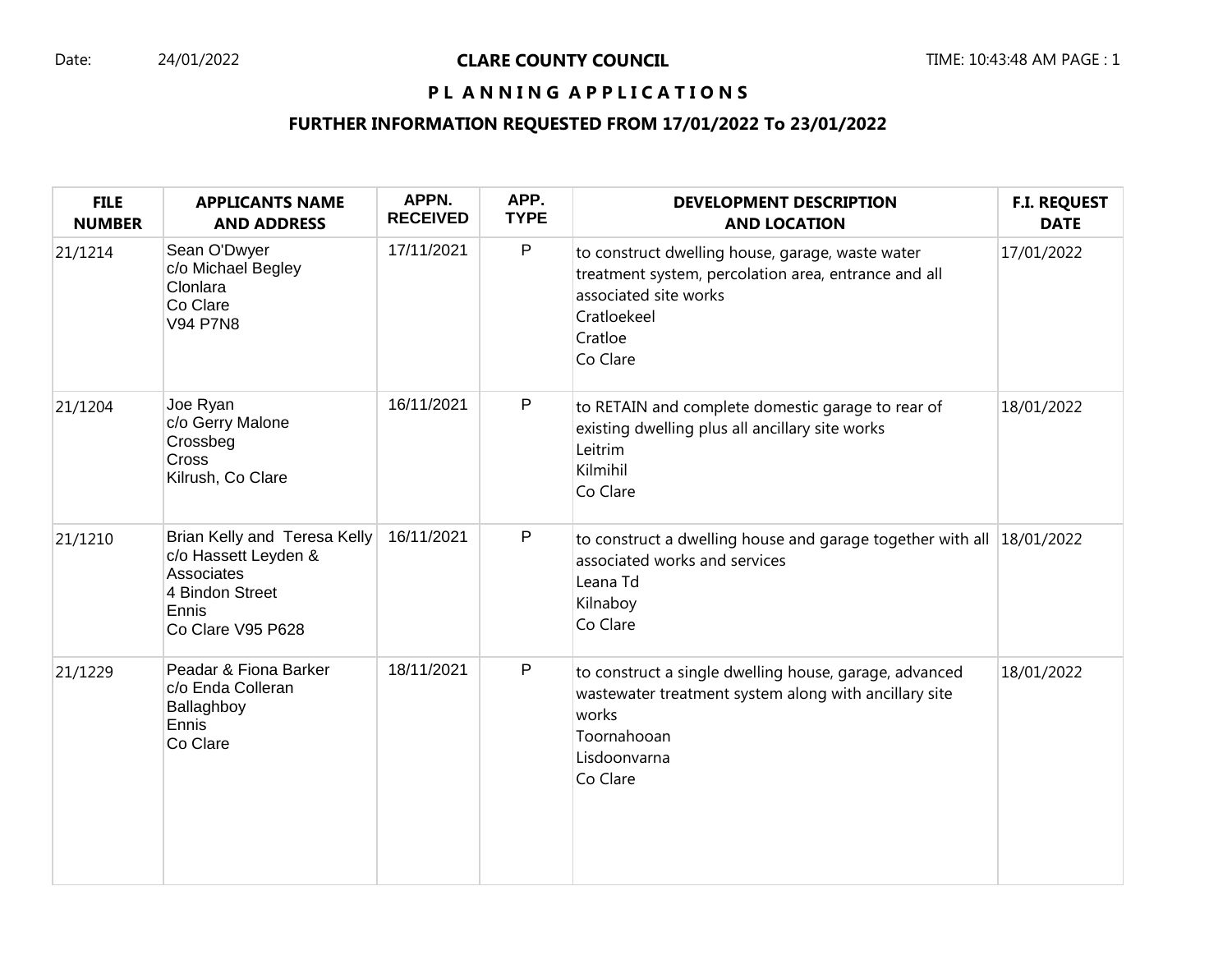# PL ANNING APPLICATIONS

### **FURTHER INFORMATION REQUESTED FROM 17/01/2022 To 23/01/2022**

| 21/1224 | Eileen Hassett<br>$c$ /o N.A.P.S Ltd<br>Loughash<br>Newmarket-on-Fergus<br>Co Clare | 18/11/2021 | P | for the construction of a dwelling house, coach-<br>house/garage, wastewater treatment system and new<br>entrance including ancillary site works<br><b>Ballyhannon South</b><br>Quin<br>Co Clare | 20/01/2022 |
|---------|-------------------------------------------------------------------------------------|------------|---|--------------------------------------------------------------------------------------------------------------------------------------------------------------------------------------------------|------------|
| 21/1225 | Gary Dillon & Ellen Fawl<br>Knockatinty<br>Kilkishen<br>Co Clare                    | 18/11/2021 | P | to construct a dwelling house, domestic garage, entrance,<br>effluent treatment system including all ancillary site works<br>and services<br>Knockatinty<br>Kilkishen<br>Co Clare                | 20/01/2022 |

#### **\*\*\* CONTROL REPORT \*\*\***

- Approval : 0
- Extension of Duration : 0
	- Outline : 0
	- Permission : 6
	- Retention : 0
- Permission Consequent : 0
	- Temporary :  $0$

6

**\*\*\* END OF REPORT \*\*\***